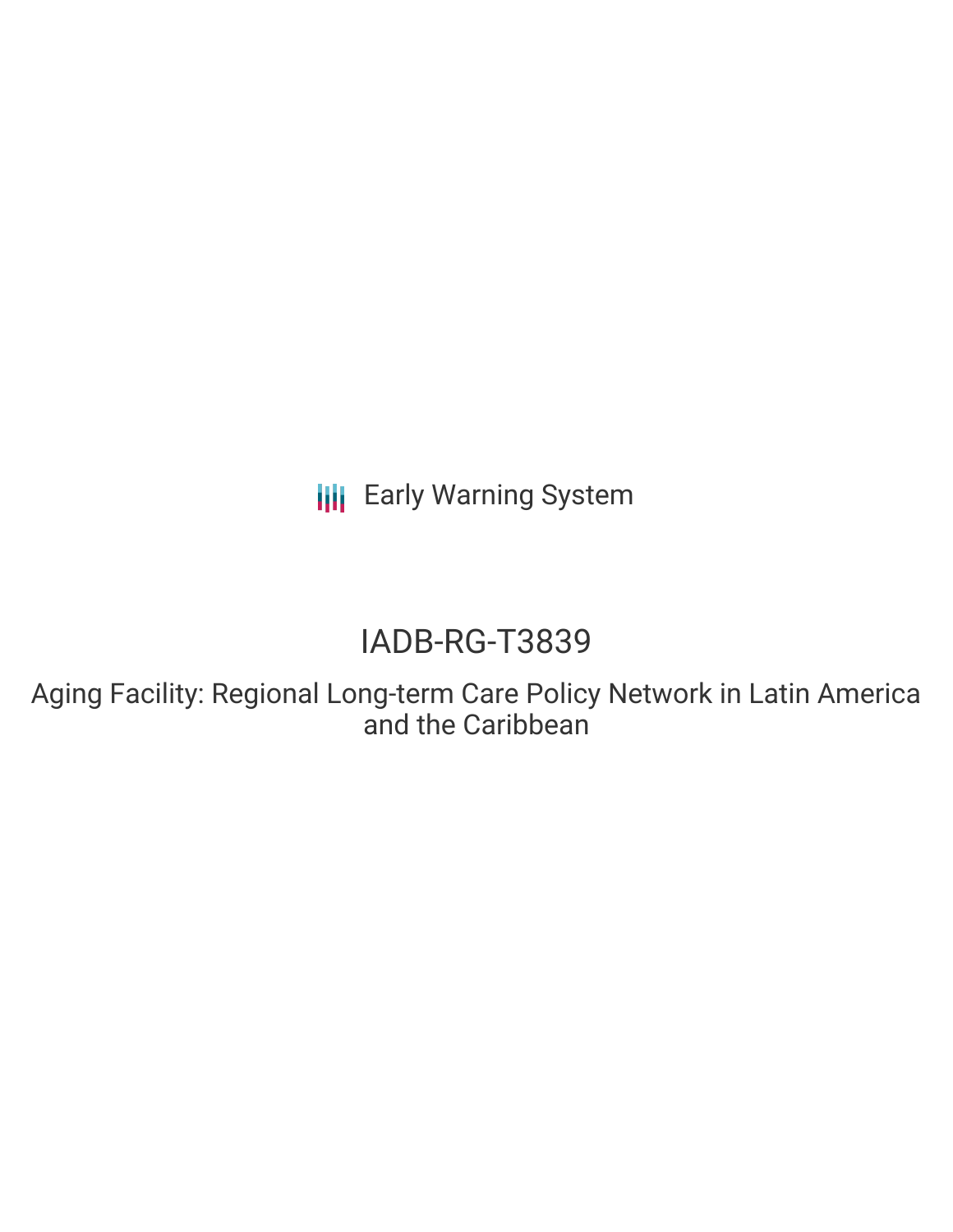

Ш

# **Quick Facts**

| <b>Financial Institutions</b>  | Inter-American Development Bank (IADB)    |
|--------------------------------|-------------------------------------------|
| <b>Status</b>                  | Approved                                  |
| <b>Bank Risk Rating</b>        | C                                         |
| <b>Borrower</b>                | Regional                                  |
| <b>Sectors</b>                 | Law and Government, Technical Cooperation |
| <b>Investment Type(s)</b>      | <b>Advisory Services</b>                  |
| <b>Investment Amount (USD)</b> | $$0.50$ million                           |
| <b>Project Cost (USD)</b>      | $$0.50$ million                           |
|                                |                                           |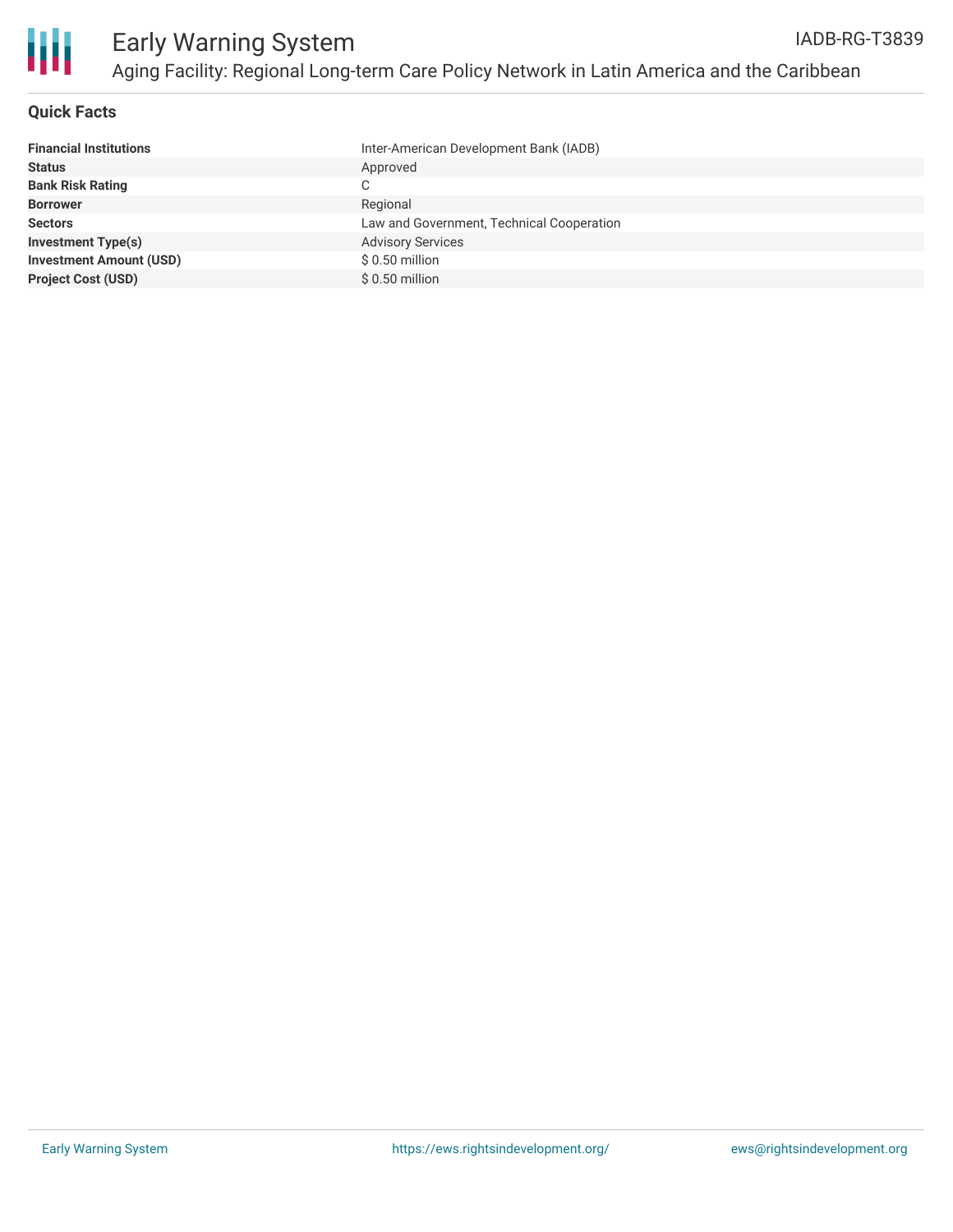

## **Project Description**

The objective of this technical cooperation (TC) is to support the region in the development of long term care policies and systems, while promoting gender equality, by (i) identifying common institutional, legal, financing and operational challenges in the region to provide for elderly care, (ii) supporting the development of policies, programs and models of interventions to address such needs, and (iii) actively promoting the collection and dissemination of lessons learned. This is aligned with the specific objective of the Aging Facility, namely, to increase public administrations' capacities to formulate, implement, monitor and evaluate public policies and programs for elders with care dependence.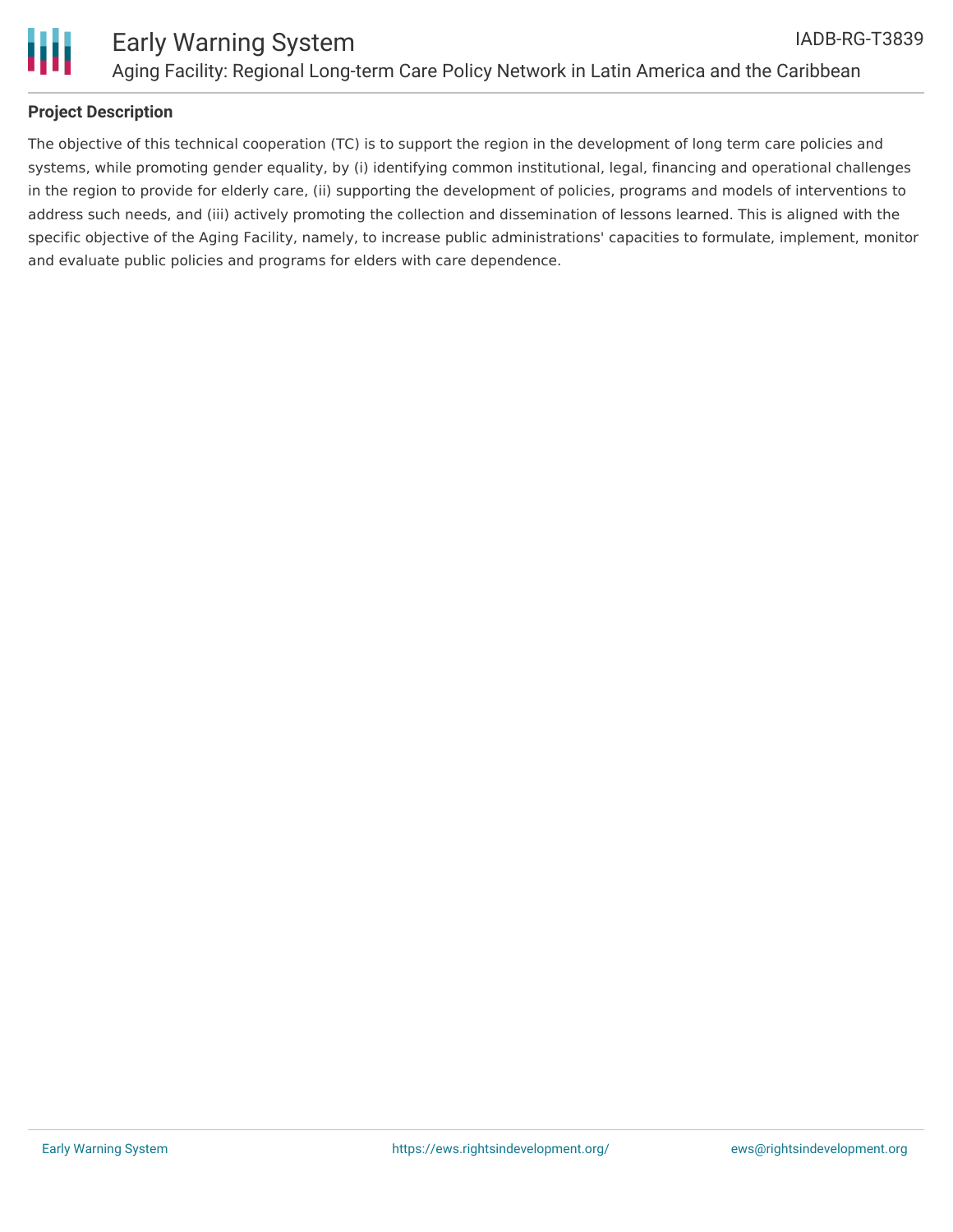

#### Early Warning System Aging Facility: Regional Long-term Care Policy Network in Latin America and the Caribbean IADB-RG-T3839

#### **Investment Description**

• Inter-American Development Bank (IADB)